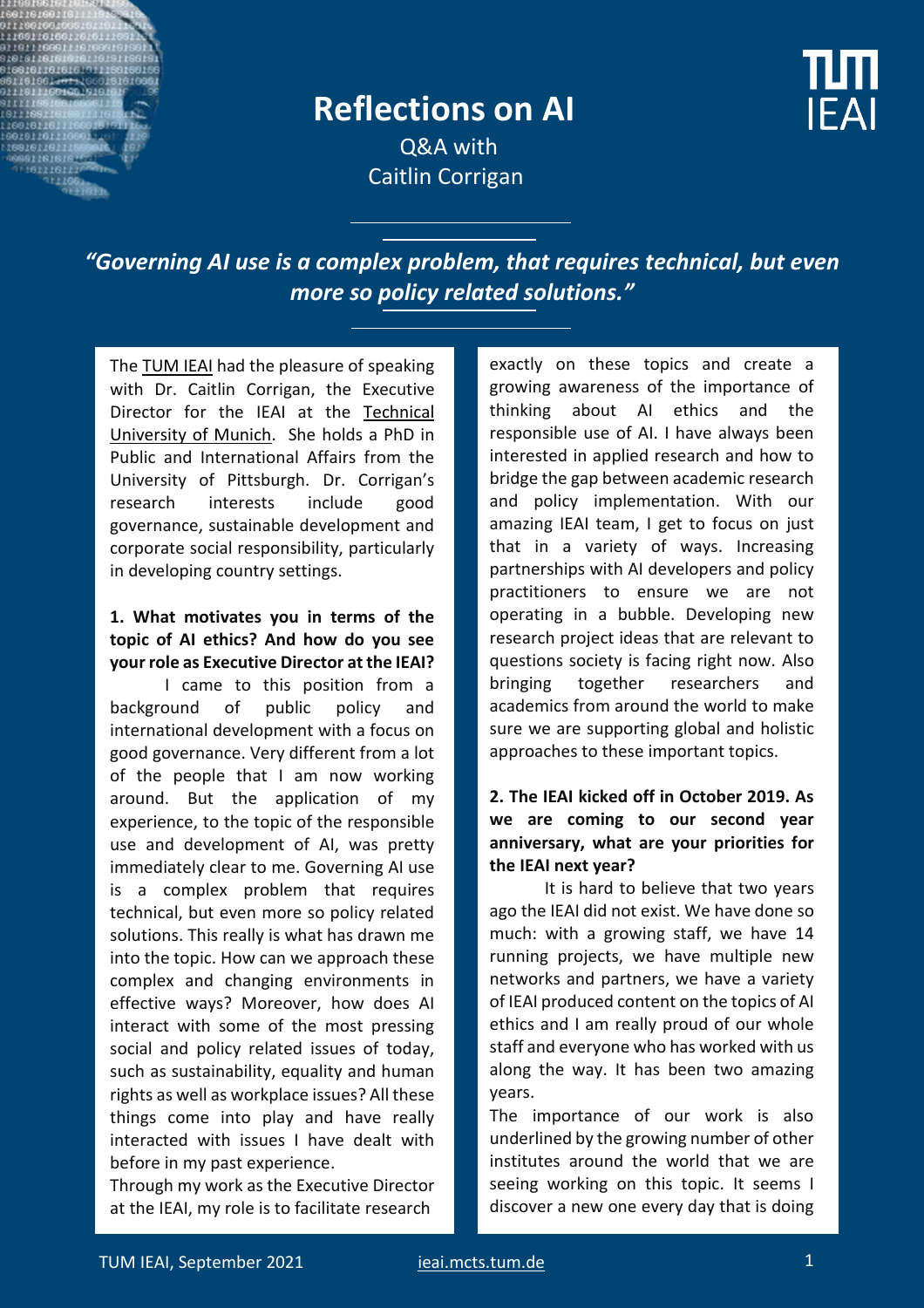

interesting work. One of my major goals in the coming year is to keep improving our partnerships with these institutes, so that we can build off of each other's work in order to make as much progress as possible in this ever growing field. This should be really capitalized upon rather than operating in our own silos. So working together is really important, especially in such a new discipline.

Moreover, a second thing I want to draw on, is our IEAI project leaders and researchers to strengthen our community and diversity at the Technical University of Munich (TUM) as well. TUM is doing so much research on this topic and it is vital to ensure that those research results are shared among those working at TUM, so we can collaborate better and also make it available to the public and stakeholders that can utilize them. The IEAI is in a perfect position to play this strong role and I hope to continue to strengthen our internal relationships to this end, as well as continue building our internal partnerships.

Finally, the results of our initial projects will be coming out in the next year and our goal is to translate this research findings into practice. This is going to be increasingly relevant to us as the projects really come to full circle. To that end, I want to prioritize expanding our collaborations with nonacademic partners in industry, government and civil society. We have already had some great experiences with this over the past year. We have worked with partners like Celonis, Munich Re, IBM and we are expanding our connections with organizations like the Inter-American Development Bank, UNESCO and the GIZ. So lots of different types of partners that can benefit from a collaboration with us. There is a lot of potential and interest in this respect.

**3. What is the role of academia, research institutions and other centers when it comes to the ethics and governance of AI?**

I strongly believe that independent academic research has a vital role to play in designing AI-enabled technologies, which have the potential to truly make a positive impact on society. University-based research, in particular, has access to the expertise and the time to produce meaningful and high-quality results as well asinform about the complex challenges we face in the field of AI today. With the IEAI, we now also have the resources to do such research in a really meaningful way.

Furthermore, what much of the news about tech companies and their approaches to AI ethics this year has shown us, is that AI ethics is not something that can be done completely in-house or completely behind closed doors. It requires public opinion, it requires good governance and it requires information based on independent and rigorous research to support decision making, whether that being government or companies themselves. This final component I believe can best be carried out by academic and research institutions and again is where the IEAI, and hopefully more interdisciplinary groups can play a facilitating role.

### **4. Why is this interdisciplinary approach so important when it comes to AI Ethics?**

As I mentioned, I was drawn to this work and this job in part because this topic represents a lot of what I have seen throughout my work on good governance. It takes many stakeholders and many perspectives to effectively approach complex problems and the development. The use of AI is no different than a lot of the problems we have seen around the world. The Covid-19 pandemic has shown us more clearly than anything in recent memory,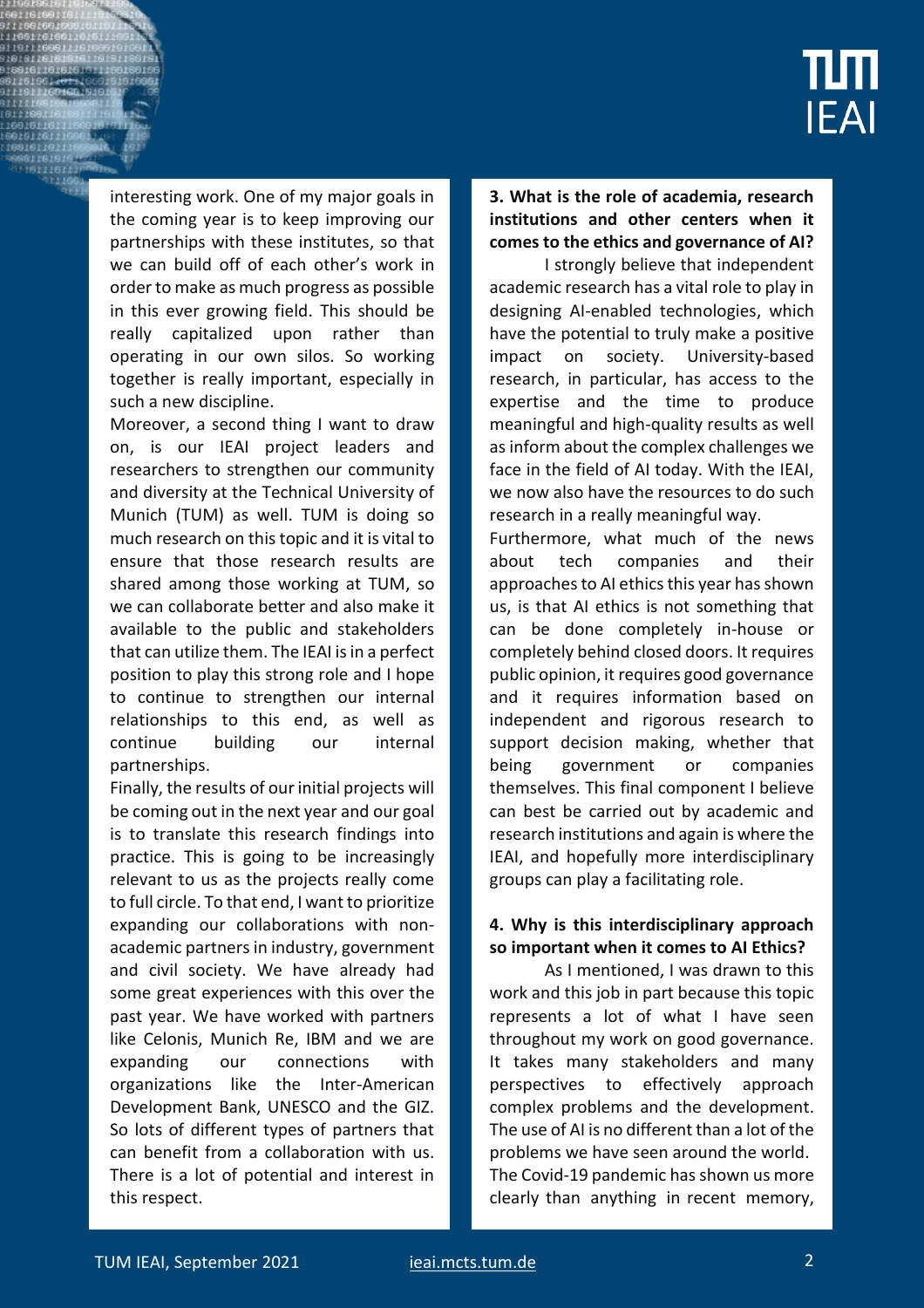# īШ **IEAI**

the limits of what things like medicine and technology can do (in the absence of thinking about the social structures and policy mechanism), in which they are placed that will allow medical or technological efforts to be effective.

With AI, it is the same case. The most important new technological tools with the greatest benefit to human-kind will remain ineffective if we do not think about the social and political structures and environments in which they have to operate. At the other end of the spectrum, we have to think about how a seemingly benign tool may have negative implications for overlooked populations or generations to come. So, involving researchers and stakeholder from several disciplines and several sectors can allow research or development teams to take these factors into account early on in order to increase the effectiveness and hopefully reduce any harms.

### **5. The IEAI supports and participates in several networks related to AI ethics, such as the Global AI Ethics Consortium (GAIEC) and the Responsible AI Network Africa (RAIN-Africa). What is the role of these networks? What can they offer?**

I am very excited about both of the networks we have helped to develop since we launched in 2019. They are both expanding in different ways every day. The enthusiasm of the members really shows the need for such networks. In the field of AI ethics this brings people from very different backgrounds together: from social sciences, ethics, philosophy, computer science and one of the hurdles to expand the research on this topic is just not knowing who else is working on it and where, especially when they spread accross so many different fields. So that is why these networks have been particularly valuable in this field for us as well.

Both the Global AI Ethics Consortium (GAIEC) and Responsible AI Network Africa (RAIN-Africa) are essentially about bringing together researchers who are working on similar topics in order for them to work together, rather than operating in silos. We aim to highlight the work of these researchers and are doing so through our events, our research repositories that we have started building, as well as through us at the IEAI being able to connect directly to members. Thus allowing us to build new projects with them and reach a wider audience - hopefully allowing them to reach a wider audience as well. For instance, with the Global AI Ethics Consortium we have launched a free online course on AI Ethics, with a focus on global perspectives. This not only gives our consortium members a platform to share their cutting edge research they have been working on, but it opens up the AI ethics to a whole new set of people that may have not have discovered it yet otherwise. Because of RAIN-Africa, the IEAI is now involved into a research project with our RAIN-Africa partners in Senegal. Through this we have connected our researchers and their researchers from totally different backgrounds (both in terms of geography and discipline) to work together on a common project. These are just some of the more tangible examples these networks already have created.

### **6. The Responsible AI Forum will be held on 6–8 December 2021 in Munich. What are the top three reasons someone should attend?**

After a long period of virtual events, we are very excited to have invited over 20 experts and expect over 150 participants from all around the world. This includes researchers, students, policymakers, industry representatives, to meet and discuss the most relevant and pressing